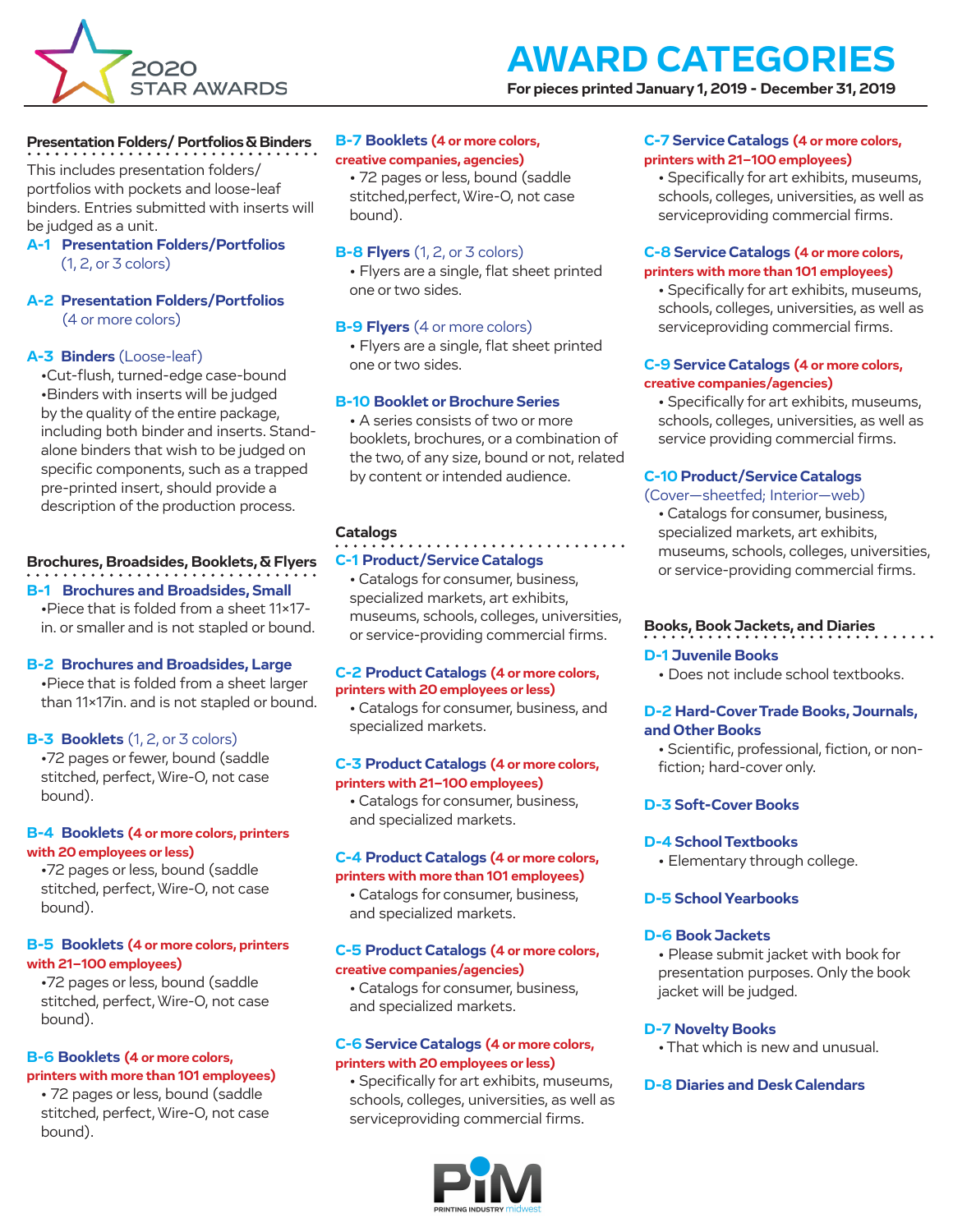

#### **D-9 Art Books** (1, 2, or 3 colors)

• "Coffee-table" books devoted to the reproduction of art, photography, or artistic collections only.

## **D-10 Art Books** (4 or more colors)

• "Coffee-table" books devoted to the reproduction of art, photography, or artistic collections only.

## **D-11 Cookbooks**

• Books that are devoted to culinary topics and food preparation.

## **Magazines and Magazine Inserts**

**E-1 Fashion/Popular Culture Magazines (printers with 250 employees or less)**

• Magazines focused on fashion, health, and popular culture.

## **E-2 Fashion/Popular Culture Magazines (printers with more than 250 employees)**

• Magazines focused on fashion, health, and popular culture.

## **E-3 Architectural/Art/Travel/ Other Magazines(printers with 250 employees or less)**

**E-4 Architectural/Art/Travel/ Other Magazines(printers with more than 250 employees)**

**E-5 Magazines** (Cover-sheetfed;Interior-web)

## **E-6 Magazine Inserts**

#### **E-7 Magazine Series**

• Entry must consist of multiple issues of the same magazine title during a one-year period. Work will be judged on consistency of printing and design in the series. At least three different issues must be submitted in order to be eligible for judging.

## **Internal Communication Pieces**

Publications produced exclusively for the internal communication needs of a single company or organization.

**F-1 Internal Communication Pieces** (1, 2, or 3 colors)

**F-2 Internal Communication Pieces** (4 or more colors)

#### **Newsletters**

**G-1 Newsletters** (For-Profit Organizations)

**G-2 Newsletters** (Association/Non-Profit Organizations)

#### **Business and Annual Reports**

**H-1 Business and Annual Reports** (1, 2, or 3 colors)

**H-2 Business and Annual Reports (4 or more colors, printers with 20 employees or less)**

**H-3 Business and Annual Reports (4 or more colors, printers with 21–100 employees)**

**H-4 Business and Annual Reports (4 or more colors, printers with more than 101 employees)**

**H-5 Business and Annual Reports (4 or more colors, creative companies/agencies)**

## **Point-of-Purchase Materials**

## **I-1 Point-of-Purchase Materials, Large**

• Includes any large in-store promotional materials such as floor displays or large hanging displays.

## **I-2 Point-of-Purchase Materials, Small**

• Includes any in-store promotional materials such as take-ones, counter cards, shelf displays, etc.

#### **Posters, Art Prints, & Other Art Reproductions**

Entries must be the actual poster or print; do not send photographs or slides. If possible, please ship entries flat.

## **J-1 Posters**

• Wall posters, truck or window posters, car cards, or calendar posters intended for use as promotion or decoration.

#### **J-2 Art Prints**

• Reproductions of fine art intended for use as decoration, no books or brochures, see D9 or D10.

## **Cards**

## **K-1 Cards**

• Christmas cards, greeting cards, postcards, and blank notes.

## **Invitations and Programs**

**L-1 Invitations** (1, 2, or 3 colors)

**L-2 Invitations** (4 or more colors)

**L-3 Programs** (1, 2, or 3 colors)

**L-4 Programs** (4 or more colors)

## **Calendars**

## **M-1 Calendars**

• Calendars designed to be posters may be entered in both category M (Calendars) and category J (Posters). Desk calendars should be entered in category D-8.

#### **Digital Printing**

Piece produced using a toner-based or inkjet production process.

#### **N-1 Digital Printing—** Brochures & Booklets

• 72 pages or less, bound (saddle stitched, perfect, Wire-O, not case bound).

**N-2 Digital Printing—**Juvenile Books

- Does not include textbooks.
- **N-3 Digital Printing—**Novelty Books
	- That which is new and unusual.
- **N-4 Digital Printing—**Cookbooks • Books that are devoted to culinary topics and food preparation.

#### **N-5 Digital Printing—**Packaging

• High quality packaging on a variety of formats and materials on digital presses.

## **N-6 Customized/Personalized/ Variable-Data Digital Printing**

• Personalized or customized product. (Piece may be a "shell," produced in quantity using offset lithography or other print process).

• Entries must include at least two different pieces from the run and a brief description (a sentence or two) of the

. . . . . . . . . . . . . . . . . . .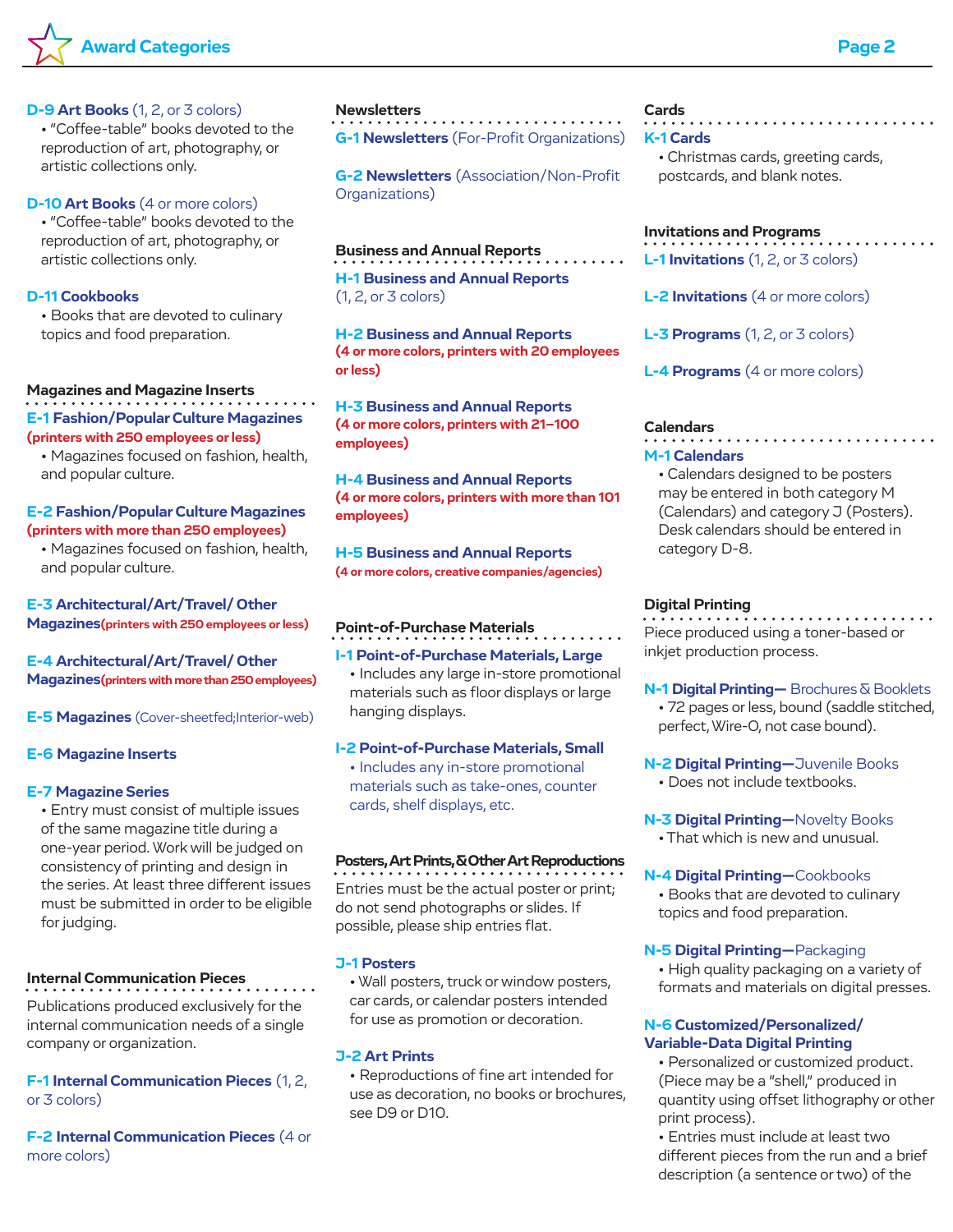

project, the system, and technique used to produce the entry. **Entries submitted without an accompanying description will be disqualified.**

## **N-7 Campaign**

• Entry must include multiple pieces produced for a single purpose or promotion. Some pieces of the promotional package must include pieces that are customized/personalized, using any of the above technologies/ processes; some of the pieces may have been produced by another process. Entry must include a paragraph or brief description of the project and the processes used to produce the entry. **Entries submitted without an accompanying description will be disqualified.**

(Example of required description: A 1:1 promotion that includes multiple pieces in the outbound package personalized letter, personalized brochure, a bounce-back card, & envelope—plus a poster that every respondent receives. The poster and bounce-back card may have been produced digitally, or not; the envelope is produced using litho. All are part of the promotional campaign.)

# **Postpress and Finishing Techniques**

**O-1 Foil Stamping**

- **O-2 Digital Enhancement Printing**
- **O-3 Embossing/Debossing**
- **O-4 Diecuts and Pop-Ups**

## **O-5 Specialty Inks or Coatings, Fragrances, or "Invisible" Printing Inks**

• **Entry must provide a description of the technique.**

## **O-6 Folding**

• Any piece which demonstrates the following characteristics: squareness, lineup consistency, lack of cracking and wrinkles, gussets, smudging, marking, and scuffing. Examples of entries gatefolds, miniature folding, map folding, special, unique, or difficult folds.

## **O-7 Binding**

• Includes adhesive binding (perfect binding, notch binding, Smythe-sewn glued covers, side wire stitched glued-on covers), case binding (pages are arranged in signatures, sewn together & hard covers are attached), & mechanical binding (single or double wire, Plasticoil & plastic binding).

## **O-8 Other Special Finishing Techniques**

• Includes stitching, gluing, hand work, or any other finishing technique not covered in the categories above.

**• Entry must provide a description of the technique.**

#### **Alternative Printing Methods**

## **P-1 Hi-Fidelity Printing**

• Print using more than 4 colors in halftone areas to enhance images & graphics.

#### **P-2 Stochastic Printing**

## **Directories and Source Books**

## **Q-1 Directories and Source Books**

• Publications listing names, addresses, etc., of individuals or companies.

## **Stationery and Office Materials**

Individual pieces of your entry should be placed into separate envelopes.

## **R-1 Letterhead**

## **R-2 Business Cards**

- **R-3 Envelopes** Includes all sizes of envelopes
- **R-4 Stationery Packages** (1, 2, or 3 colors) • Includes letterhead, envelopes, and business cards.
- **R-5 Stationery Packages**(4 or more colors) • Includes letterhead, envelopes, and business cards.

#### **Environmentally Sound**

## **S-1 Environmentally Sound**

• Entries must use at least two of the following:

- Recycled papers
- Soy or vegetable-based inks
- Direct-to-plate
- Aqueous coating, energy-curable inks & coatings
- Other environmentally sound products not mentioned above

• Submit an entry and a paragraph describing the materials and processes employed. **Entries submitted without an accompanying description will be disqualified.**

## **Packaging/Labels**

## **T-1 Cartons, Containers, Boxes, and Totes**

• Includes single cartons and containers or an integrated series. Integrated series should be entered as a single unit with one entry fee.

#### **T-2 Media Packaging**

• Record covers, DVDs, Blu-Ray discs, video games.

## **T-3 Labels and Wraps—** Cut and stack, sheetfed

• Includes single labels and wraps or an integrated series. It is strongly recommended that the entry be submitted adhered to the actual product. Integrated series should be entered as a single unit with one entry fee.

## **T-4 Labels and Wraps—** Rolled products/ pressure-sensitive

• Includes single labels and wraps or an integrated series. It is strongly recommended that the entry be submitted adhered to the actual product. Integrated series should be entered as a single unit with one entry fee.

## **T-5 Flexographic Printing**

• Includes narrow-web labels and wraps, rolled products, pressure-sensitive, wideweb process, and wide-web line.

## **Print/Graphic Arts Self-Promotion**

Entries may include more than one item if the material was mailed as a single unit or was part of a campaign. If the entry includes more than one item, please submit the entry in an envelope.

## **U-1 Print/Graphic Arts Self-Promotion (Printers with 20 employees or less)**

## **U-2 Print/Graphic Arts Self-Promotion (Printers with 21–100 employees)**

**U-3 Print/Graphic Arts Self-Promotion (Printers with more than 101 employees)**